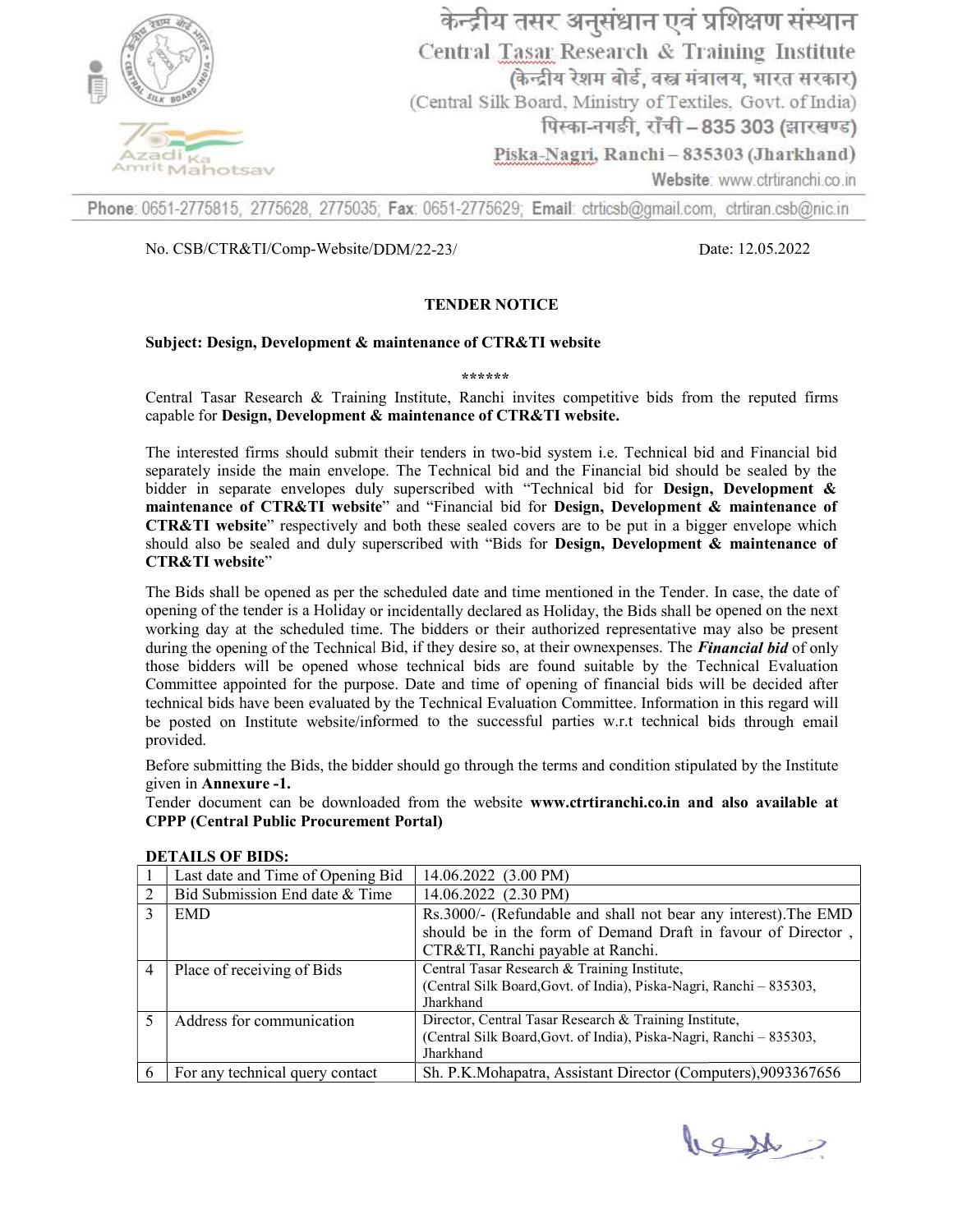## ANNEXURE-1

# For Website design and development

## 1. Competencies:

- Past experience in designing, developing and maintaining very professionally and exceptionally creative websites.
- \* Excellent IT skills and project management skills.
- Strong editorial team with communications skills to write clearly and compellingly in Hindi  $\&$ English.
- Ability to juggle priorities and deadlines and perform well under pressure.
- Ability to respond quickly to the maintenance requirement in the commissioning phase.
- Awareness on the latest smart technologies for website development.
- Ability to regularly maintain, update the development website.
- Expertise with HTML, CSS, Java and content-management system and latest trends and technology in website content and social media.

## 2. Final deliverables:

- $\bullet$  Design, development and implementation of the online website with major upgrades in the design and content.
- New website hosted and maintained on cloud.
- Editing and proof reading of the website.
- $\div$  Frequent updates on the website.
- Prompt and proper maintenance of website.

#### 3. Features of the website:

- Display of bilingual information in Hindi and English
- CMS Based: Entire site will be CMS powered so at any instance Institute can change content, images and text anytime by our self. Client may also able to add pages and link it to menu.
- ADMIN LOGIN: Admin can manage all fields. Menus, Sub-Menus, Categories, Header and Footer etc. Bidder should provide password protected admin area where client can create page feed content and images and publish it instantly.
- TRAINING: Bidder should provide training online/offline, absolutely free of cost so that client can easily work on backend of the website. Bidder should provide a written working manual with proper content and screenshot of our web pages.
- LIGHTNING FAST: Bidder should make website absolutely lightning fast using the most advances and innovative caching technology which can run on any server or however large is the content.

 $\bullet$  The design consideration for the website should result in an eye-catching website, with a pleasant and appealing color-codes portraying activities of the CTR&TI,Ranchi .

 $\bullet$  The website should be optimized for load time, response time, navigation and search.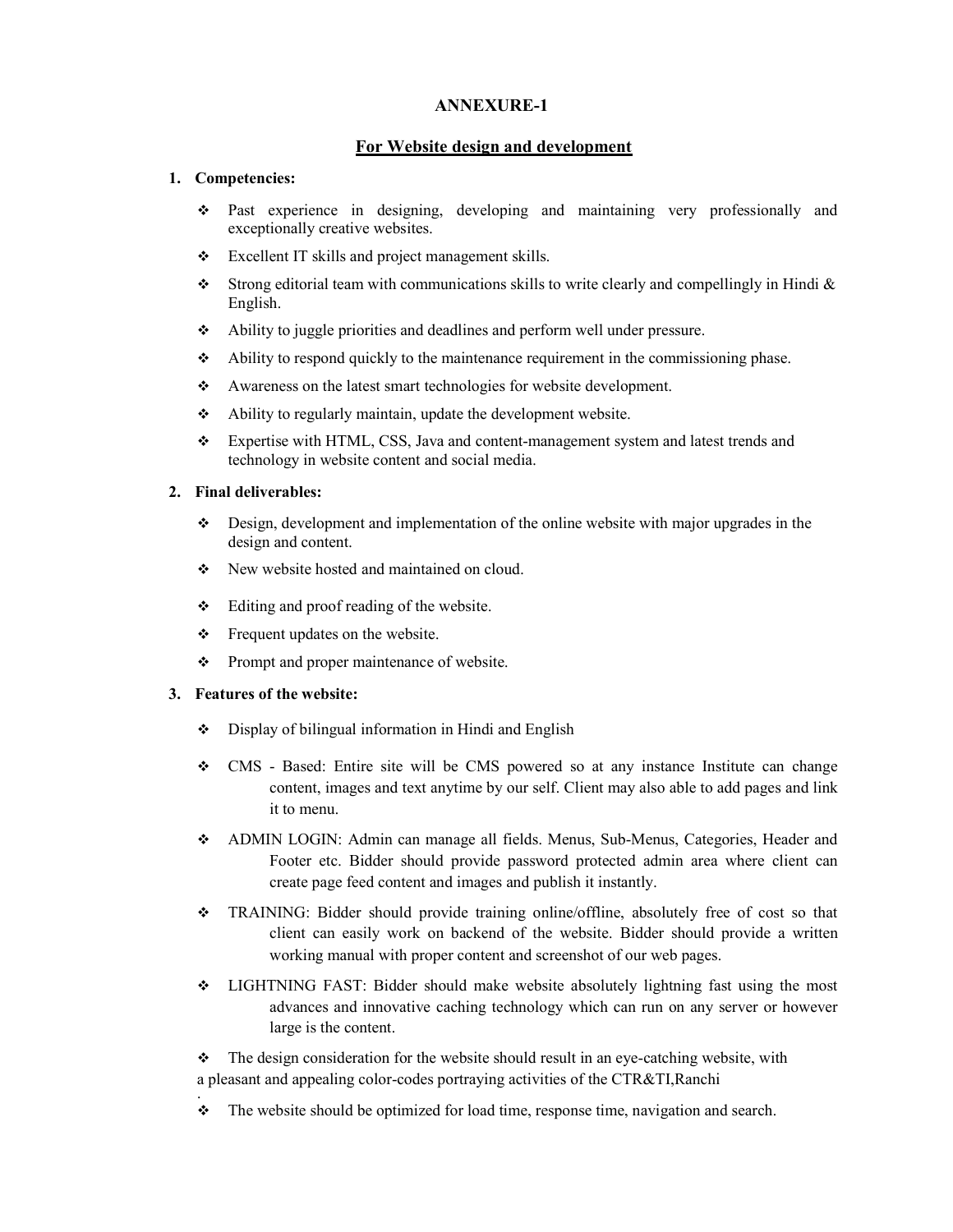- The optimization should cover all the areas like HTML, CSS, GRAPHICS, PDF and would be involved smaller page size and faster downloads.
- The website should be compatible to the current browsers like Chrome, Mozilla Firefox, Internet Explorer, Safari, Opera, Mobile and any other.
- $\div$  The system should be Operating System Independent.
- Should be able to support Video Content without Plugging.
- Support to search Engine Optimization.
- Social media integration and interactivity. Language Java/.Net/NodeJS/PHP
- Industries standard database (RDBMS, MYSQL, Postgresql)
- $\div$  Interactive features with all other useful features.

## GENERAL TERMS AND CONDITIONS:

Design, Development, Implementation, Training and Maintenance of Customized Website includes the following activities:-

#### Phase 1: Analysis

- Finalizing the detailed list of activities, scope and duration of activities with detailed project plan..
- **Finalization of Project Objectives/Requirements.**
- Submission of detailed Project Proposal / Plan.
- $\div$  Sign off on detailed project plan, activities, timelines etc.

## Phase 2: Design

- Detailed requirement gathering and analysis.
- Study and analysis of existing /Similar website and include best practices in Draft design.
- Detailed High level and Low level application designs.
- $\div$  Information Integration and Consolidation.
- Client Sign off for Requirement Analysis.
- Preparation of Content Structure/ Information Architecture for the website.
- Vendor shall develop appropriate screen layouts and templates for the user Feedback.
- Approval of prototype (design interface) developed by vendor
- Coordination and collection of required content from the concerned person.
- Approval on the content gathered by the client department

#### Phase 3: Develop

- Coding / Temporary Demo server
- Provide front-end user interface that allows a user, even with limited expertise, to add, modify and remove content from a Website
- Application Development and Unit Testing, Integration Testing, System Testing and Functional Testing
- Testing of developed website with Compliance to applicable guidelines and assess the user objective achievement etc.
- Modification based on user feedback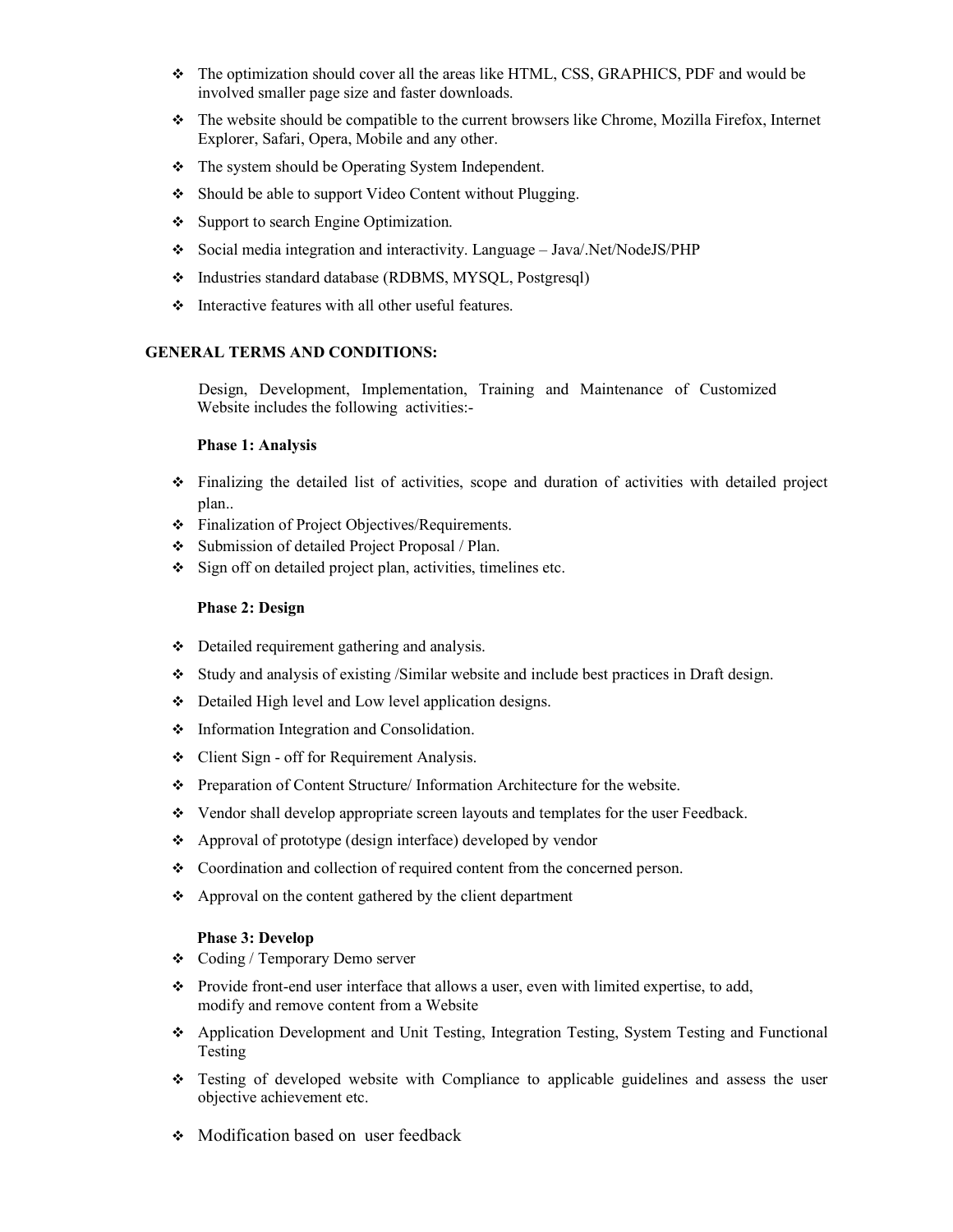#### Phase 4: Operation and Maintenance support

- Identify and execute training requirements for successful execution of the project
- Creation of necessary documents and User Manual for training
- $\div$  Support in handover of website to user department
- Support on Training/ Demo on need basis
- Warranty Maintenance / Annual Maintenance of website

## Website Goals:

CTR&TI, Ranchi intends to utilize the website to meet several objectives, as reflected in the following list of support facilities:

- $\div$  To develop the web site as a resource site for information and access to other relevant information.
- Provide up to date information on all projects, technologies, downloads events etc.
- Provide visitor feedback forms, enquiry forms etc.
- $\bullet$  Maintained with ease so that only up-to-date information is available at any point of time with previous information archived.
- To analyze the usage pattern and improve the contents constantly.

# Terms and Condition

- The firm must be a registered body with Govt. of India/State.
- Rate should be quoted inclusive of the cost of services, Manpower cost, Transportation, maintenance for a minimum period of 1-year.Free AMC for a period of one year from the date of installation. Maintenance charges after 1st year, up to 5-years should be quoted, year wise.
- List of firms for whom similar nature of work has been done should be provided.
- CTR&TI, Ranchi will reimburse the amount only after completion of assignment, in all respect.
- All information, documents, photographs and data generated, as a result of the execution of the job shall all time remain the property of CTR&TI, Ranchi, Jharkhand.
- The firm shall not make or allow making an unauthorized copy, use access or other utilization of these materials commercially or otherwise, directly or indirectly except as agreed to by the CTR&TI, Ranchi, Jharkhand. The firm shall also ensure complete confidentiality of the information and data provided for carrying out the job.
- $\bullet$  TDS as applicable on date will be deducted from firm actual bill submitted for payment.
- The price accepted by the Technical Evaluation Committee is final and no deviation from the same will be accepted .
- $\div$  Payment will be made within 30-days from the date of successful completion of the work and certification by the representative of CTR&TI, Ranchi, Jharkhand.
- $\cdot \cdot$  The work is to be accomplished within a period of 60 days from the date of award.
- \* Free Training for operating the website.
- Presentation of previous or similar type of work done.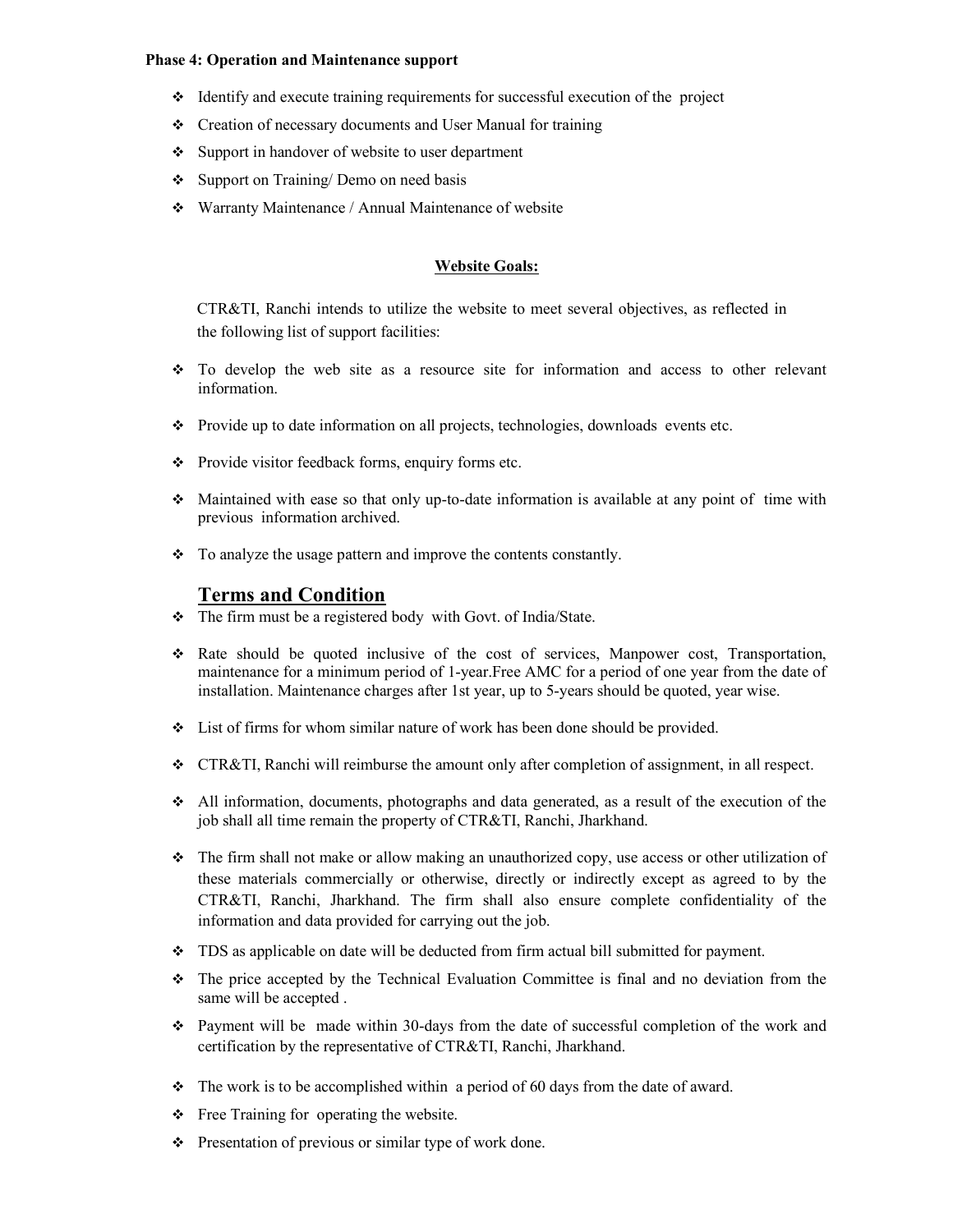- Annual turnover should be above 15 Lakhs
- Bidder must provide supply orders Design, Development & maintenance of any three past Government websites etc.
- Bidders must submit ITR of past three years.
- $\cdot \cdot$  The successful bidder will have to furnish a performance security of Rs.10,000/- in the form of Demand Draft in favour of Director , CTR&TI, Ranchi payable at Ranchi. The performance security will be released after completion of website and free AMC period. No interest shall be payable for the amount of Security deposit.
- Website should be designed using Open Source Technology and should be compatible for hosting on Linux with latest version of PHP and Apache Web Server.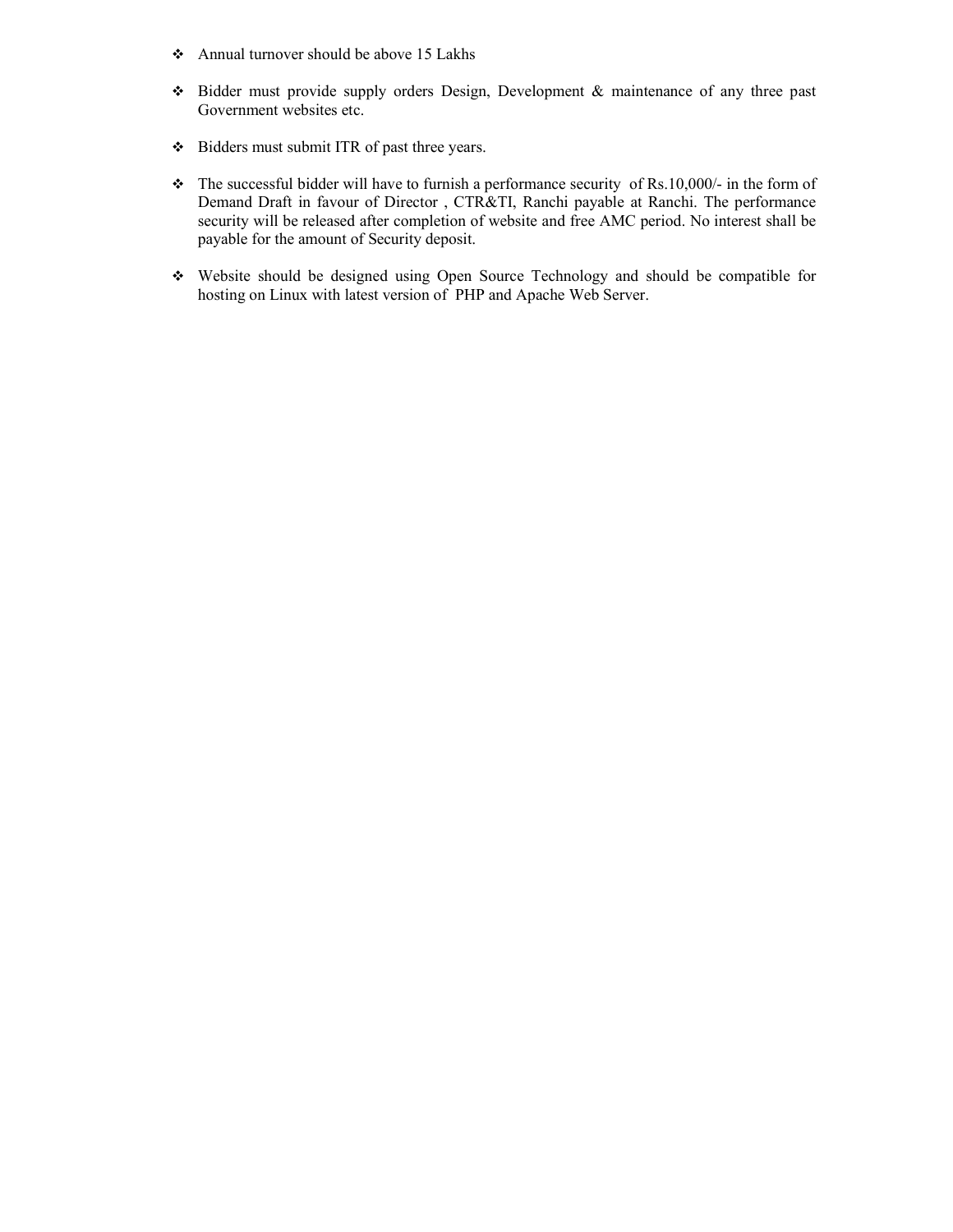# TECHNICAL BID

| S1<br>No.      | Particulars                                                                                                                                 | [Please provide details and<br>compliance (Yes/No)] | Supporting<br>documents enclosed<br>in the Technical Bid |
|----------------|---------------------------------------------------------------------------------------------------------------------------------------------|-----------------------------------------------------|----------------------------------------------------------|
|                |                                                                                                                                             |                                                     | No.<br>Page<br>at<br>(Wherever needed)                   |
| $\mathbf{1}$   | Name of the Firm with complete<br>address, telephone No., Mobile No.<br>& Email address                                                     |                                                     |                                                          |
| $\overline{2}$ | the<br>Authorized<br>Name<br>of<br>representative with telephone No.,<br>Mobile No. & Email address                                         |                                                     |                                                          |
| $\overline{3}$ | The Bidder must be registered body<br>with Govt. of India/State.                                                                            |                                                     |                                                          |
| 4.             | Bidder must have at least 03 years'<br>experience in maintenance of Official<br>Website of Govt. Department in<br>India.                    |                                                     |                                                          |
| 5.             | Bidder<br>must provide supply orders<br>for<br>Design, Development<br>$\alpha$<br>maintenance of any three past<br>Government websites etc. |                                                     |                                                          |
| 6.             | Willing to provide complete service<br>online and offline to this Institute.                                                                |                                                     |                                                          |
| 7.             | Submitted<br><b>GST</b><br>registration<br>certificate / document                                                                           |                                                     |                                                          |
| 8.             | Submitted Income Tax PAN / TAN<br>Number                                                                                                    |                                                     |                                                          |
| 9.             | <b>EMD</b> Submitted                                                                                                                        |                                                     |                                                          |
| 10.            | The Annual turnover of the bidder<br>should be above 15 Lakhs for the last<br>three years i.e. 2020-21, 2019-2020<br>& 2018-2019            |                                                     |                                                          |
| 11.            | Submitted ITR for the last three years<br>i.e 2020-21, 2019-2020 & 2018-2019                                                                |                                                     |                                                          |

Name of the Authorized signatory:

Designation:

Office Seal: